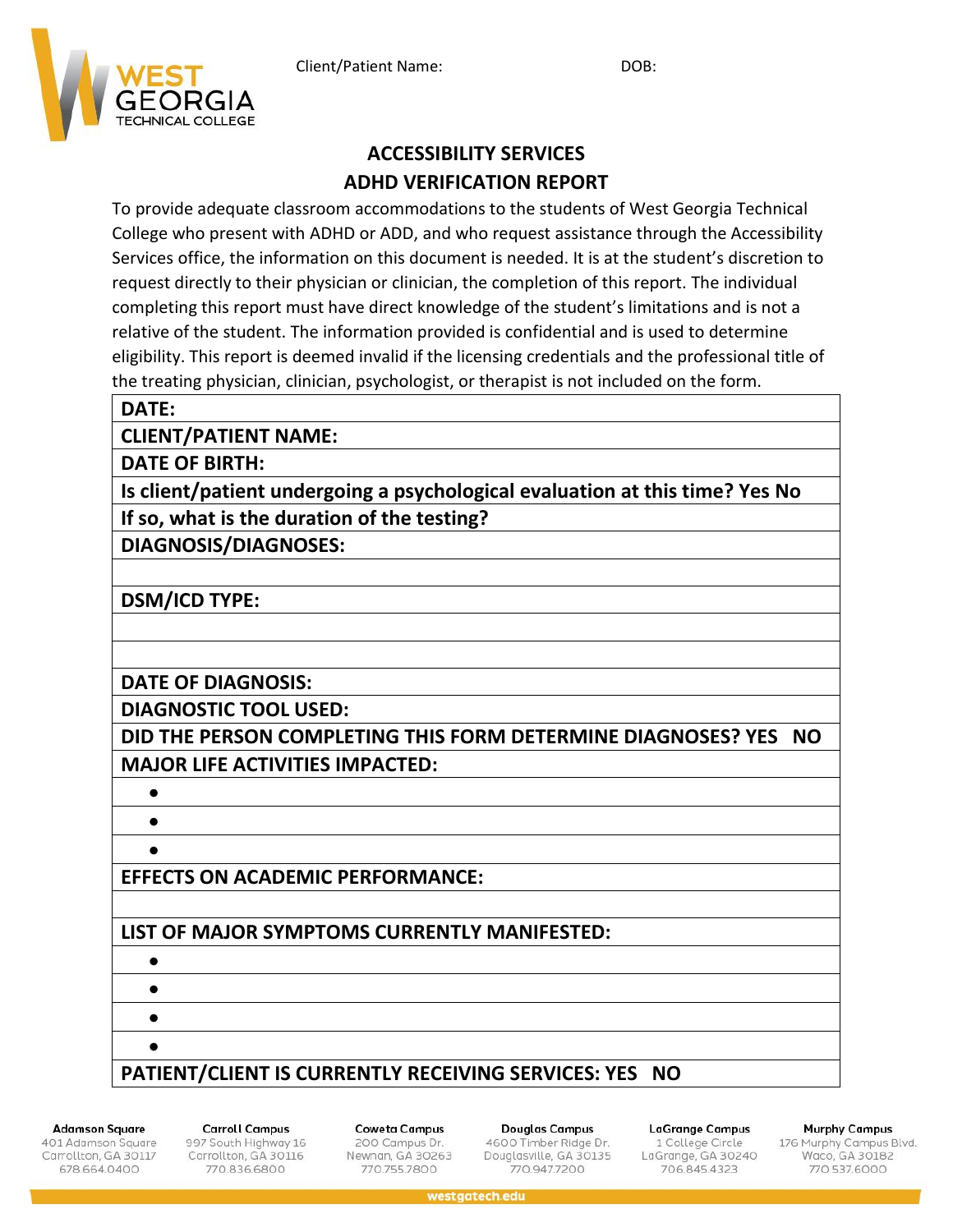

### **DATE OF LAST TREATMENT VISIT:**

| LIST OF MEDICATIONS AND IMPACT ON LEARNING/CLASSROOM BEHAVIORS:                  |                                                                                      |
|----------------------------------------------------------------------------------|--------------------------------------------------------------------------------------|
|                                                                                  |                                                                                      |
| $\bullet$                                                                        |                                                                                      |
|                                                                                  |                                                                                      |
|                                                                                  |                                                                                      |
| $\bullet$                                                                        |                                                                                      |
|                                                                                  |                                                                                      |
| <b>RECOMMENDED CLASSROOM ACCOMMODATIONS:</b>                                     |                                                                                      |
| $\bullet$                                                                        |                                                                                      |
| $\bullet$                                                                        |                                                                                      |
| $\bullet$                                                                        |                                                                                      |
| $\bullet$                                                                        |                                                                                      |
|                                                                                  |                                                                                      |
|                                                                                  |                                                                                      |
|                                                                                  |                                                                                      |
| <b>Additional comments:</b>                                                      |                                                                                      |
|                                                                                  |                                                                                      |
|                                                                                  |                                                                                      |
| <b>SIGNATURE WITH TITLE OF PROFESSIONAL:</b>                                     |                                                                                      |
| <b>DATE OF SIGNATURE:</b>                                                        |                                                                                      |
| <b>NAME OF BUSINESS:</b>                                                         |                                                                                      |
| <b>ADDRESS:</b>                                                                  |                                                                                      |
| <b>PHONE NUMBER:</b>                                                             |                                                                                      |
| <b>STATE OF LICENSE:</b>                                                         | <b>LICENSE NUMBER:</b>                                                               |
| Please include a copy of the business card of the person who completed the       |                                                                                      |
| report. If the professional who completed the form doesn't have a business card, |                                                                                      |
|                                                                                  | please include a signed letter on their letterhead stating that there is no business |
| card available.                                                                  |                                                                                      |

**Adamson Square** 

401 Adamson Square<br>Carrollton, GA 30117 678.664.0400

**Carroll Campus** 997 South Highway 16<br>Carrollton, GA 30116 770.836.6800

**Coweta Campus** 200 Campus Dr. Newnan, GA 30263 770.755.7800

**Douglas Campus** 4600 Timber Ridge Dr.<br>Douglasville, GA 30135 770.947.7200

**LaGrange Campus** 1 College Circle<br>LaGrange, GA 30240 706.845.4323

**Murphy Campus** 

176 Murphy Campus Blvd.<br>Waco, GA 30182<br>770.537.6000

westgatech.edu